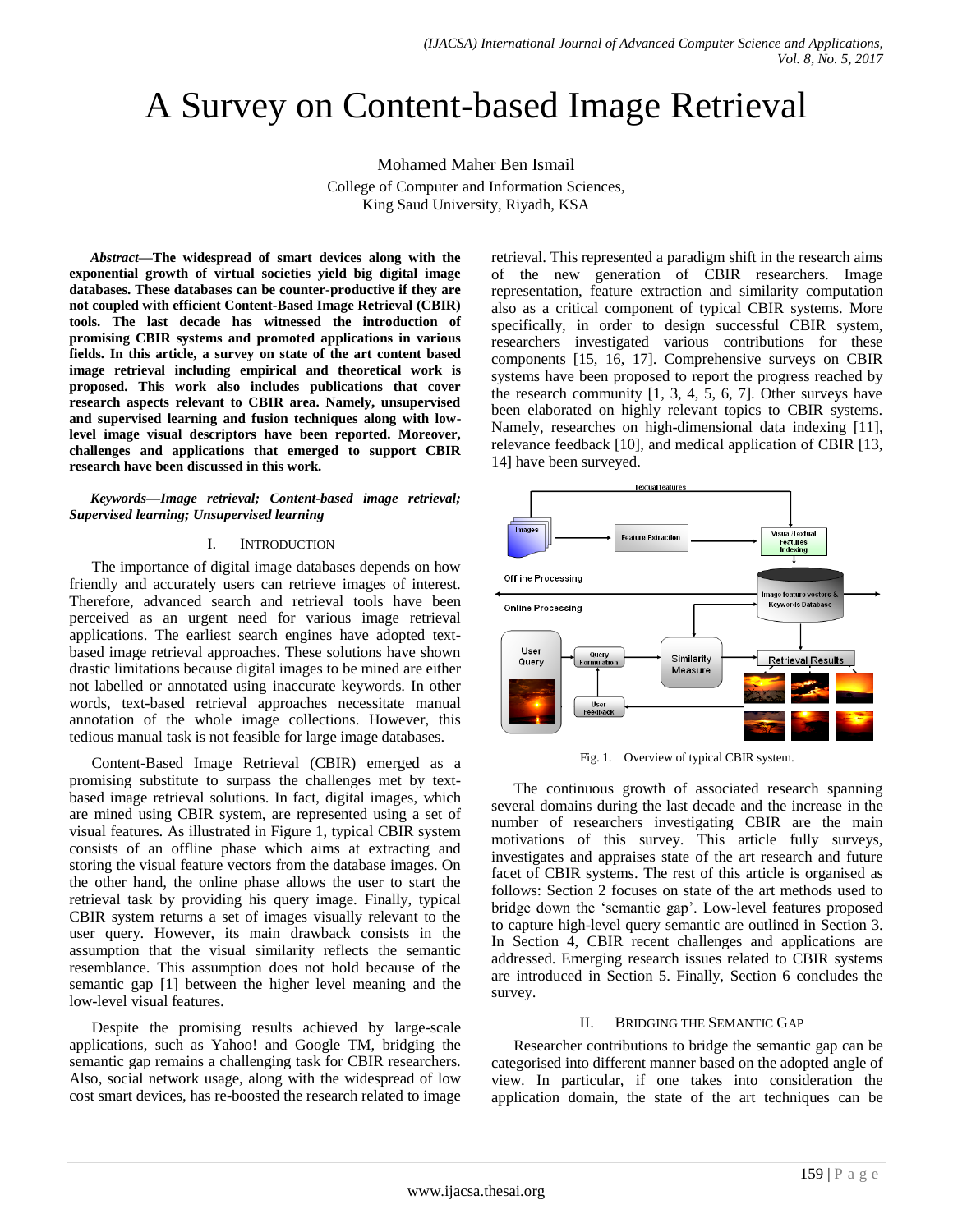perceived as those focusing on scenery image retrieval [18, 19, 20], web images retrieval [21, 22], artwork image retrieval [23], etc. This article spotlights on the approaches used to develop high level semantic based CBIR. These approaches are grouped into: (i) Approaches based on supervised or unsupervised learning techniques to learn the association between low level descriptors and query semantics, and (ii) Fusion based image retrieval approaches.

# *A. Supervised and Unsupervised Learning*

Over the last decade, researches have confirmed the limitations of single similarity measure to yield perceptually meaningful and robust image ranking. Learning based solutions have been proposed as promising an alternative to overcome this weakness. In particular, image categorization/classification has been designed as a preprocessing phase to speed up image retrieval from the large collection [76, 77]. Equivalently, unsupervised learning has been adapted to speedup retrieval process and enhances visualization performance when the images are not labelled or annotated [13, 14]. More specifically, the clustering phase can be represented as early retrieval stage hat aims to handle unstructured image collections. On the other hand, classification techniques, along with the distance measurement, form the core of the retrieval process.

Recently, remarkable contributions have been proposed for unsupervised learning and supervised learning techniques and their application in various domains. This work focuses on novel approaches and applications dealing with content based image retrieval and closely related topics. The earlier efforts were focused on similarity measures and feature extraction components. Clustering and fast classification components have been promoted as practical hacks to overcome the scalability problem due to the continuous exponential growth of digital image databases. Clustering can be defined as the process of partitioning patterns into homogeneous categories in an unsupervised manner. It consists in dividing a collection of unlabelled data instances into groups such that instances belonging to different groups are as dissimilar as possible, and instances assigned to the same group are as similar as possible. Clustering aims to improve retrieval and visualization capability of typical image retrieval systems. One should mention that the performance of such retrieval systems is still affected by traditional challenges such as cluster conformity to the ground truth partition and visualization accuracy.

In [35], the authors suggested various taxonomies of clustering methods. Partitional clustering relies on hard or fuzzy objective function optimization. For hard clustering, binary membership value is assigned to each data instance whether it belongs or not to a cluster. Since clusters are rarely completely separated and are usually overlapping in real world applications, the use of crisp logic to describe the data is not appropriate to distinguish between instances laying on the overlapping boundaries. On the other hand, fuzzy logic allows the gradual evaluation of the membership of instances within a group/cluster. The Fuzzy C-Means (FCM) algorithm [36] is a popular fuzzy clustering algorithm. Multiple FCM based contributions have been reported along with different applications [37, 38]. However, these FCM based algorithms fail to discover the ground truth distribution of the data when it

contains asymmetric clusters and may yield non-optimal results. Probabilistic modelling is another alternative to fuzzy clustering. More specifically, mixture modelling based approaches in [80] rely on the assumption that instances in a given cluster are inherited from one of the multiple distributions, and aim at estimating the parameters of these distributions. Recently, in [39], the authors proposed to let data instances, belonging to different clusters, to be issued from various density functions. Such clustering techniques can be roughly categorised into three paradigms: statistical modelling, relational and objective function based paradigm.

Statistical modelling based clustering considers each cluster/category as a restrictively distributed pattern. Thus, the overall dataset is modelled as distribution mixture. The Expectation Maximization algorithm [40] is usually used to estimate the parameters of the mixture components/distributions corresponding to the cluster properties. The main appealing advantage of this mixture modelling approach is the information it provides on the data densities along with the final clustering partition [41]. Note that mixture components are not necessarily modelled as multivariate distribution. For instance, in [42], the authors intended to cluster image regions by characterizing each cluster using a 2-Dimensional HMM. However, if no probability measure is set-up to model a category/cluster, a mixture modelling can be achieved by grouping data instances and representing each cluster in a different similarity preserving space [43]. Typically, this approach represents the dataset for a more accurate classification rather than clustering it. In particular, applications such as remotely sensed image recognition, medical image classification, and automatic image annotation exploit this approach along with specified image collections with labelled training instances [71]. On the other hand, for relational approaches (pairwise distance based approaches) the mathematical representation of the data points is not critical [81]. This makes them widely applicable and appealing for various image based applications such as image retrieval which requires complex formulation of image signatures. However, the computation of the pairwise distances between data instances makes the relational methods timely expensive. In [44], the authors proposed a spectral clustering algorithm [78] to group similar images into homogeneous clusters and use the obtained partition information to enhance the retrieval process. More specifically, given the query image, clusters are learned in an unsupervised manner in order to enhance the retrieval accuracy. Objective function optimization is another traditional unsupervised learning technique. For instance, the popular K-means algorithm [72] minimizes the sum of the intra cluster distances. Notice that a major drawback of K-means is that the number of clusters has to be specified a priori.

A natural alternative to overcome this limitation consists in gradually increasing the number of clusters until the average distance between an instance and its corresponding cluster centre reaches a predefined threshold. The competitive agglomeration algorithm is a more advanced alternative to finding the number of image clusters [45]. From an application point of view, researchers from the multimedia community dedicated more attention for Web image clustering. In fact, the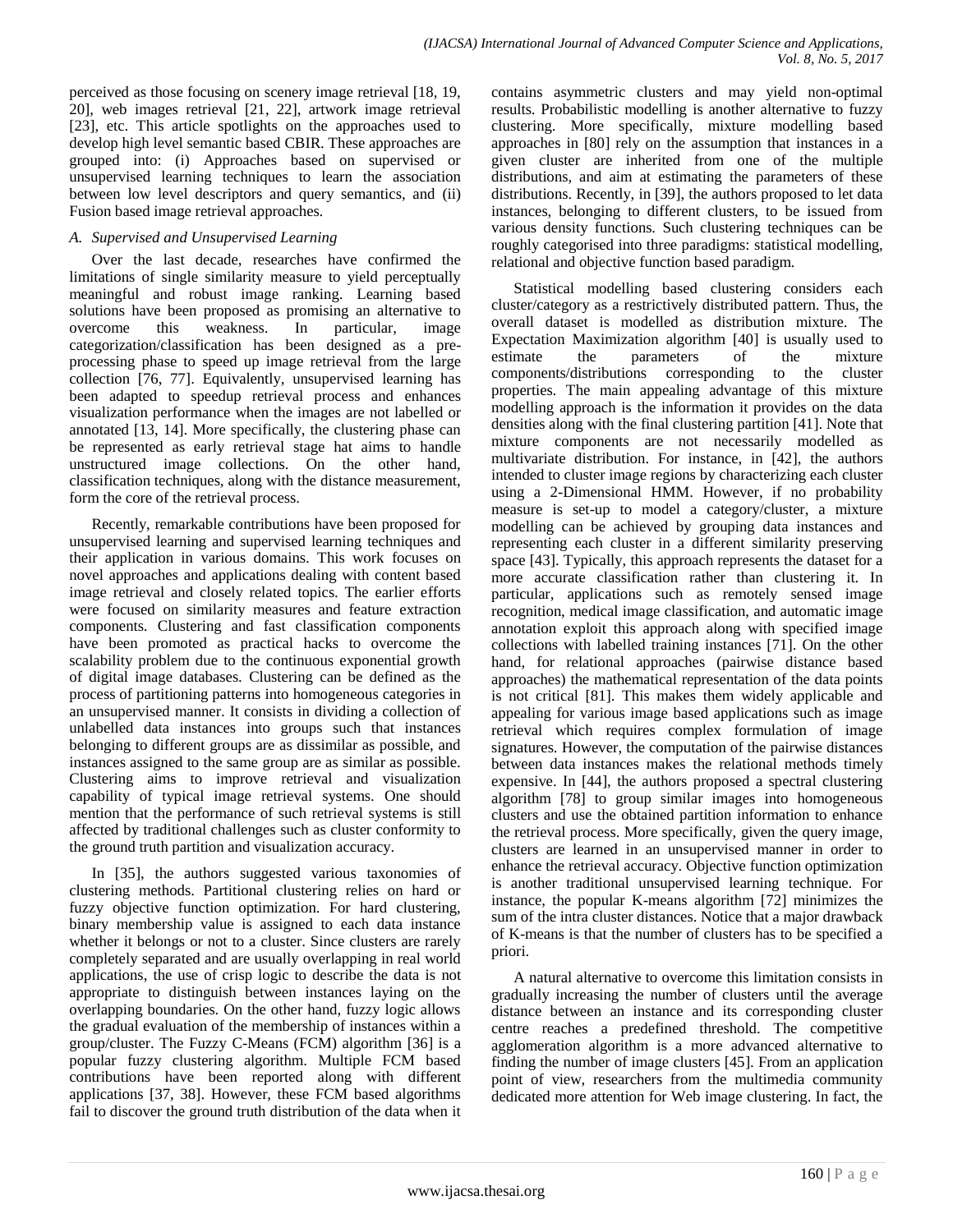unsupervised learning (clustering) techniques are valuable when meta-data is collected/extracted in addition to visual descriptors [33, 34, 37]. Unsupervised learning usually serves to recognize new images and assign them to some predefined categories before proceeding with the retrieval phase. Similarly, classification techniques can be grouped into two main categories. The first one contains the generative modelling based approaches. The second category regroups the discriminative modelling approaches such as decision trees and SVM classifiers where the class boundaries and the posterior probabilities are learned. The generative modelling uses Bayes formula along with the densities of data instances within each class to estimate the posterior probabilities. The researchers in [46] adopted Bayesian classification to propose an image retrieval system. Similarly, researchers in [26] used Bayesian classification in their proposed image retrieval approach. Their system aimed to capture high-level concepts of natural scenes using low-level features. Images were then automatically classified into outdoor or indoor images. Similarly, in [134] Bayesian network was adopted for indoor/outdoor image classification. Besides, image classification using SVM as supervised learning technique has been proposed in [47]. Recently, advanced multimedia query processing systems using SVM based MIL framework has been proposed in [48, 49]. MIL framework considers l training images as labelled bags where the bag includes a set of instances represents a region i extracted from a training image i, and indicates a positive or negative example for a given class value. The mapping of these bags to a new feature space, where supervised learning technique can be trained to classify unlabelled instances, is the key component of MIL. An image classification system has been proposed in [50] as a key component of an image retrieval system. Such classification techniques along with new information theory based clustering have boosted the integration of clustering and classification components into typical image retrieval systems. Different supervised learning techniques, such as neural network, were also considered for high-level concept learning. Specifically, in [19], the authors used 11 concepts. Namely, they considered water, fur, cloud, ice, grass, rock, road, sand, tree, skin, and brick. A large training set including low-level region descriptors is then used as input for neural network classifier. This aims to learn the association between high-level semantic (concept labels) and low-level descriptors. The main limitation of this approach is its high computational cost and the relatively large data required for training. Besides these learning techniques, decision trees methods such as ID3, C4.5 and CART are used to predict high-level categories [160]. In particular, the authors in [24] used CART algorithm to derive decision rules that associate image colour features to keywords such as Marine, Sunset, and Nocturne. In [161], a two-class (relevant and irrelevant) categorization model is solved using a C4.5 decision tree. Despite their robustness to noise and handling of missing data, decision trees exhibit a lack of modularity.

## *B. Multimodal Fusion and Retrieval*

The last decade has witnessed the proposal of various image retrieval approaches [82, 83, 84, 95, 13] which mainly rely on image and text modalities. One should notice that solutions for multimedia and speech retrieval have also been proposed. This work focuses on image retrieval using text and image modalities only. In particular, it highlights the aggregation of these two modalities to enhance the retrieval accuracy. In other words, it considers this fusion as a typical technique that contributes considerably to the enhancement of the retrieval results. In fact, combining two query modalities can be counter-productive. In such scenario, query fusion aims at learning the optimal model to aggregate the different modalities. Recently, researchers have proposed some fusion techniques and applied them to image retrieval and image annotation systems [51]. In the following, a survey on multimodal fusion techniques related to image retrieval application is outlined. Traditional fusion approach is intended to learn optimal rules to fuse multiple classifier outputs (decisions). This process requires some ground truth data to validate the obtained rules [89, 90]. Unlike this late fusion approach, another fusion alternative relies on the re-training of individual classifiers in order to optimize the fusion rule. For instance, the authors in [74] formulate the multi-modal fusion as two fold problem. Statistical modelling of the modalities represents the first fold. The second one consists of learning the optimal combination in an unsupervised manner. This fusion learning approach proved to be more effective than naive fusion for image retrieval [52]. Moreover, the fusion learning is performed offline which makes its application computationally inexpensive. This boosted the usage of modality fusion in retrieval related applications. However, over-fitting remains a considerable challenge for fusion learning. Thus, bagging [75] has been used to re-sample the data and prevent/reduce overfitting. Despite these efforts, including fusion learning as the main component of image retrieval system represents a relatively new research area for pattern recognition and image processing researchers [86, 87, 88]. It is expected that it will boost research for various applications based on modalities and medias such as video, audio and text. In other words, future challenges are to fuse, in an efficient manner, as many information modalities as possible to overcome real world problems.

Local and global are the main approaches for combining diverse learners. Global approach assigns an average confidence degree to each learner based on the training set. On the other hand, local approach dedicates a confidence degree to the subspaces of the training set. This assumes that more accurate classification performance can be achieved using optimal data-based weights. During the training stage, an unsupervised grouping of the input data instances into homogeneous clusters is mandatory for local fusion approach. For supervised learning, unlabelled instances get appointed to regions, and the expert learner corresponding to this regions yield the fusion decision. Dynamic data classification during the testing stage is outlined in [143, 144, 145]. The classifier accuracies are obtained using sample vicinity in the feature space local regions. The most accurate classifier is then used to classify test samples. The Context-Dependent Fusion (CDF) in [145] is a local fusion approach that first groups the training samples into homogeneous context clusters. These clustering and local expert model selection phases are sequentially independent components of CDF. The authors in [146] proposed a generic context-dependent fusion approach which categorizes the feature space and combines the outputs of the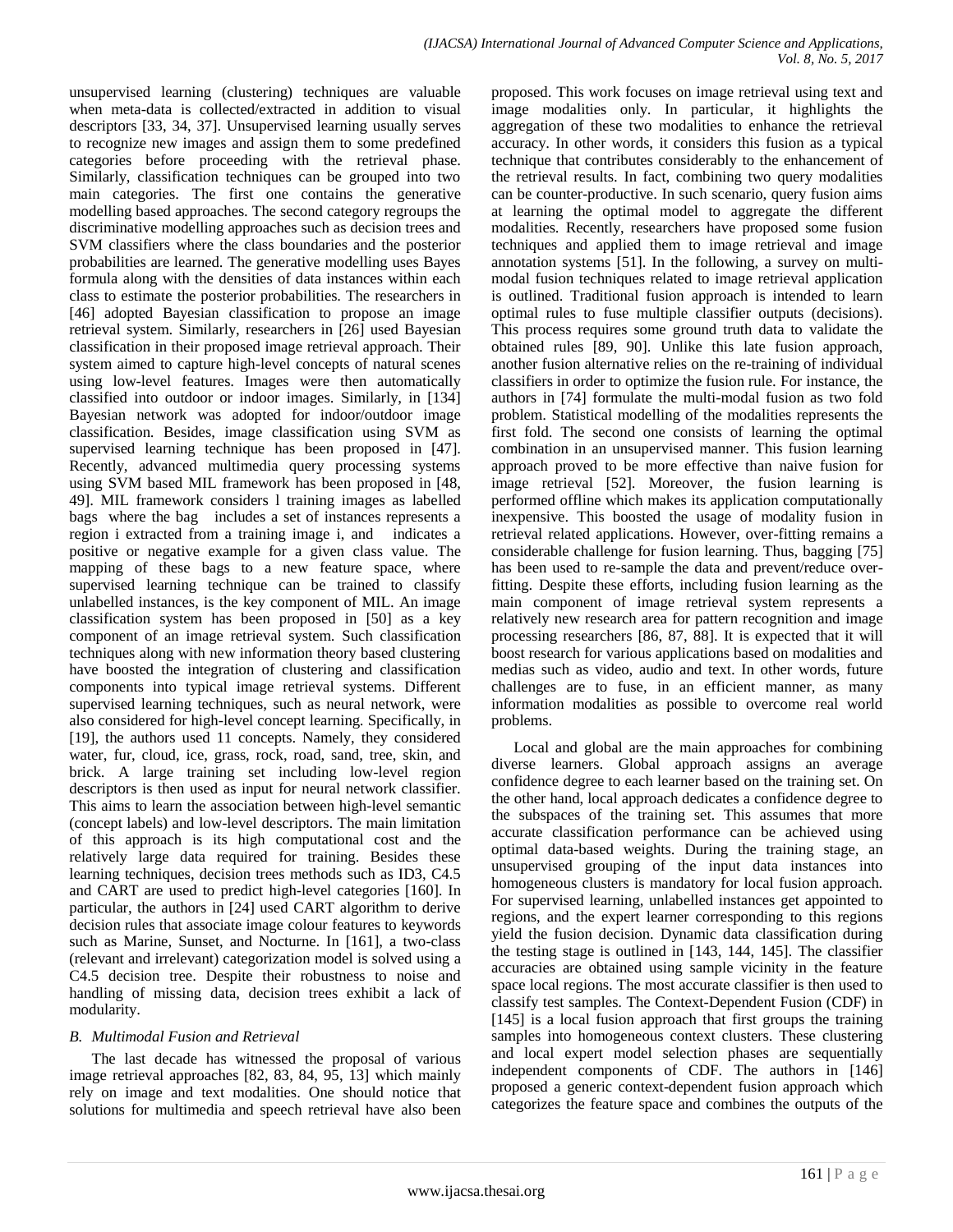individual expert models simultaneously. Simple linear aggregation is used to predict aggregation weights for the individual classifier models. However, these weights may fail to reflect the integration between the individual learners. The researchers in [147] used clustering and feature selection to determine the most accurate classifier.

More specifically, the unsupervised clustering of the training samples aims to discover the fusion decision regions. Next, the highest-performance classifiers on each local region of the feature space are selected. The principal limitation of this work one classifier only is appointed for each region. In [148], another clustering and selection approach was proposed to partition the training samples into correctly and incorrectly classified samples. In fact, the feature space is partitioned by grouping the training samples. Then, the most accurate classifier in the test sample vicinity is appointed in order to provide the fusion decision. This makes this approach more computationally efficient than the approach in [147]. Recently, in [149, 150], a local fusion approach that partitions the data instances into homogeneous groups using their low-level features was proposed. Notice that the resulting clusters are used to aggregate the individual classifier decisions. In fact, aggregation weights are assigned to each individual classifier within each context. These weights reflect the relative accuracy of the classifiers within the different contexts. In order to address the sensitivity of this approach to noise and outliers, the researchers in [151] proposed a possibilistic approach that adapts the fusion technique to sub-regions of the feature space. The proposed clustering algorithm produces possibilistic memberships reflecting the typicality of data instances in order to reduce noise point impact. Then, expert learners are appointed to the resulting clusters. Notice that the aggregation weights are learned simultaneously for all classifiers. Finally, the aggregation weights corresponding to the closest cluster/context yield individual confidence values. Although this fusion approach proved to be effective for some applications, the proposed objective function remains prone to local minima.

# III. LOW-LEVEL FEATURES

The various promising low-level feature has been proposed to encode image content for CBIR systems. In the following, low-level descriptors and their use to enhance the retrieval accuracy are surveyed.

## *A. Colour Features*

The most popular and widely used low level descriptor in image CBIR system is the colour feature. Several colour spaces have been defined for colour feature representation [91]. As reported in [95, 92, 93, 94, 20], the closest colour spaces to human perception include RGB, LUV, HSV, HMMD, YCrCb, and LAB. Also, various colour descriptors/features, such as colour histogram, colour moments, colour-covariance matrix, and colour coherence vector have been proposed for CBIR systems [96, 97, 98]. Similarly, in [99], colour structure, dominant colour, colour layout and scalable colour have been proposed as standard MPEG-7 colour features. Despite these efforts to encode the colour properties of the image, the proposed features have shown limitations to express image high level semantic. In order to alleviate this concern, researchers proposed averaging colour of all pixels in a region/image as a colour feature [20, 98, 100]. However, this feature is affected by the image segmentation quality. In [100], the authors defined the dominant colour in HSV space as region perceptual colour. The dominant colour considers the largest bin of the colour histogram  $(10 * 4 * 4$  bins) of the region in the HSV space. Then, the dominant colour feature corresponds to the average HSV value of all the pixels in the selected bin. One should notice that if applied to nonhomogeneous colour region due to inaccurate segmentation, taking the average colour does not yield representative colour feature. Thus, image pre-processing has been adopted as the main component of CBIR systems in order to remove noise from the images and enhance the segmentation quality [101,102].

# *B. Texture Features*

Texture features aim at encoding another important visual property of images. In particular, texture feature represents the best some real world image content such as clouds, skin, trees, fabric, etc. Hence, texture feature contributes efficiently to reducing the gap between image content and their high level semantic for CBIR systems. For instance, spectral features extracted using wavelet transform [103] or Gabor filtering [104] have been widely adopted by CBIR systems. Similarly, statistical features such as wold features [105] and Tamura texture features [106] have been proposed in order to represent image visual content better and improve CBIR accuracy. Later, MPEG-7 adopted some statistical measures proposed in [106], such as directionality, regularity and coarseness, to dene standard texture browsing descriptor [94, 98]. However, this statistic measure based features are not robust to scale and orientation variation [107].

Based on researcher contributions to propose accurate CBIR systems, wavelet and Gabor based texture features proved to match the best human vision and achieved the highest performance [98, 104, 108]. However, one should notice that these two texture features are sensitive to the shape of the image region [20, 104]. More specifically, they handle better the rectangular regions than arbitrarily shaped regions. Reshaping these non-rectangular regions by padding or applying some transforms emerged as an intuitive solution to overcome this drawback. Notice that region padding decreases the fidelity of the extracted texture feature to the image content. Another efficient extraction approach using iterative projection onto convex sets (POCS) has been proposed in [109] to extract texture features from non-regular regions. The Edge Histogram Descriptor (EHD) [98] proved to represent natural images efficiently. This edge feature encodes the spatial distribution of images edges. More specifically, it includes local edge histograms extracted from predefined sub-images and grouped into horizontal, vertical, diagonal, anti-diagonal and neutral edges. However, EHD is sensitive to scene and object distortions. Similarly, the researchers in [110] extracted the gradient vector from the sub-band images obtained using wavelet transform.

## *C. Shape Feature*

Shape attributes such as consecutive boundary segments, circularity, aspect ratio, moment invariant, Fourier descriptors,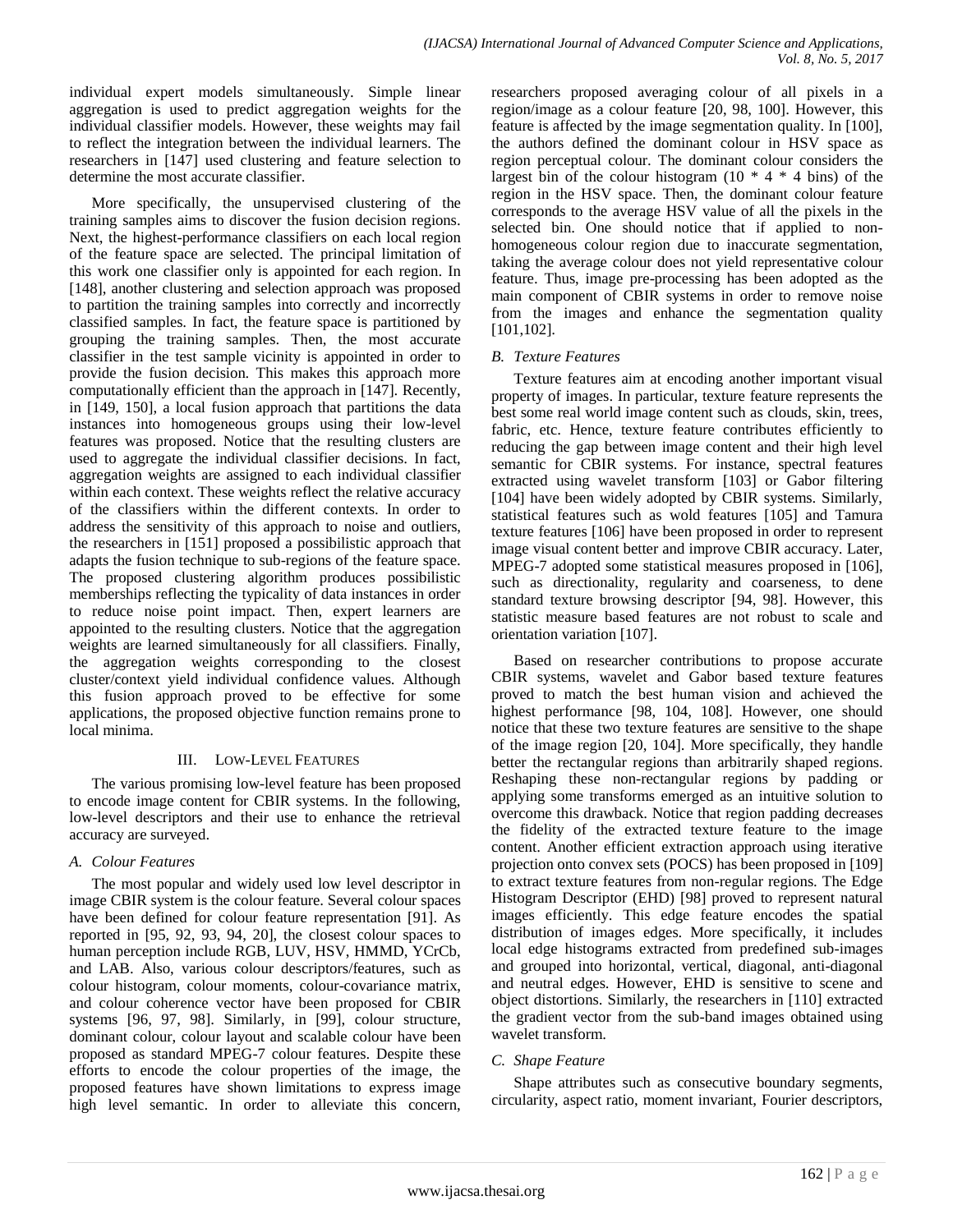eccentricity and orientation have been widely exploited to represent an image in CBIR systems [20, 97, 111]. In [96], shape descriptors are extracted using area and second-order moments from gross image regions. For object-based image retrieval, MPEG- 7 [98] has included three shape descriptors. Namely, a descriptor based on curvature scale space (CSS), a region based feature extracted using Zernik moments, and a 3- D shape descriptor based 3-D meshes of shape surface have been defined as MPEG-7 standard shape features. CSS descriptor is robust to scaling, translation and rotation variations. However, it shows some limitation to represent objects taken from the different point of view due to the resulting distortions. The authors in [112] addressed this limitation and proposed a variation of CSS descriptor that is robust to such affine transform.

## *D. Spatial Location*

Spatial location represents another shape feature relevant to CBIR. In fact, if objects/regions exhibit similar texture and colour properties, then their respective spatial locations can serve as a more discriminative feature to represent these regions/objects [113, 114]. Minimum bounding box and the spatial centroid of regions represent the information used as a spatial location in [115]. However, such intrinsic spatial location does not reflect the semantic information in an effective manner compared to a relative spatial relationship. Thus, the authors in [116] used 2D-string, and its derivative structures formulate directional relationships such as 'below/above' and 'left/right', between objects. In [117], topological relationships have been included to enhance the performance of directional relationships. They outlined a spatial context modelling algorithm which relies on 6 pairwise spatial region relationships. Similarly, in [118], a promising approach using a composite region template (CRT) was introduced in order to capture semantic classes and the spatial arrangement of regions.

# IV. CBIR OFFSHOOTS: PROBLEMS AND APPLICATIONS OF THE NEW AGE

In [53], an early age survey on CBIR has been reported. Researcher effort was outlined as novel contributions to information retrieval, computer vision and machine learning applications. Nowadays, CBIR represents relatively mature research field. Moreover, a considerable number of researches shows the emergence of non-typical challenges, yet of high relevance to CBIR systems. In the following, these novel research directions are outlined.

# *A. Automatic Image Annotation*

The typical goal of content based image retrieval system is to find relevant images to a given query when meta data is missing or unavailable. However, the uploaded digital images on a daily basis to image databases are rarely coupled with relevant labels or keywords. This triggered researches on automatic image annotation approaches [25, 31, 53, 59, 60, 62, 63]. Figure 2 shows the general architecture of a typical image annotation system. This system uses a set of labelled images for training. First, each image is segmented into regions and local features are extracted and used to describe each region. There are two main segmentation strategies; the first one partitions the image into a set of fixed sized blocks or grid

[138, 139]. The second one partitions the image into a number of homogeneous regions that share common features [140, 141, 142]. Ideally, each region corresponds to a different object in the image. After segmentation, each segmented block or region is represented by a feature vector. After segmenting all training images and extracting visual features from their regions, a machine learning algorithm is used to learn associations or joint probability distributions between these features and the keywords used to annotate the images. The testing part of the system takes, as input, an un-annotated image, segments it into homogeneous regions, extracts and encodes the visual content of each region by feature vectors. Then, it uses the learned associations or joint probability distributions to infer the set of keywords that best describe the visual features. These keywords are then used to annotate the image.



Fig. 2. Overview of a typical automatic image annotation system

Despite the effort made by researchers to propose accurate automatic image annotation approaches, the reported systems show noticeable limitations to label real world images accurately. For instance, the authors in [54] formulated automatic image annotation as a linguistic translation problem with hierarchical text modelling. The approach relies on the assumption that words describing an image represent nodes in a hierarchical concept tree Wordnet [55]. In [56], the researchers extended this approach and used the Wordnet ontology to remove uncorrelated words. In [79], the Latent Dirichlet Allocation (LDA) model was adopted to associate images to textual labels. As one can notice, these approaches encode images as regions, blobs or segments. Thus, images are perceived as bags of words, and joint blob-keyword probabilities are estimated in order to reduce the automatic annotation of images to a likelihood estimation problem. These approaches assume accurate segmentation of the images. Alternatively, Cross Media Relevance Models (CMRM) was proposed in [57, 58] to annotate images automatically. Also, in [59] the authors used the word to word correlations, and proposed coherent language models to enhance image annotation accuracy. The automatic image annotation solutions reported above handle visual features and text modalities separately before modelling their associations. The authors in [60] proposed simultaneous handling of the visual features and the textual keywords. The Probabilistic Latent Semantic analysis (PLSA) is then used to model the resulting uniform vectored data. A variation of this approach, namely the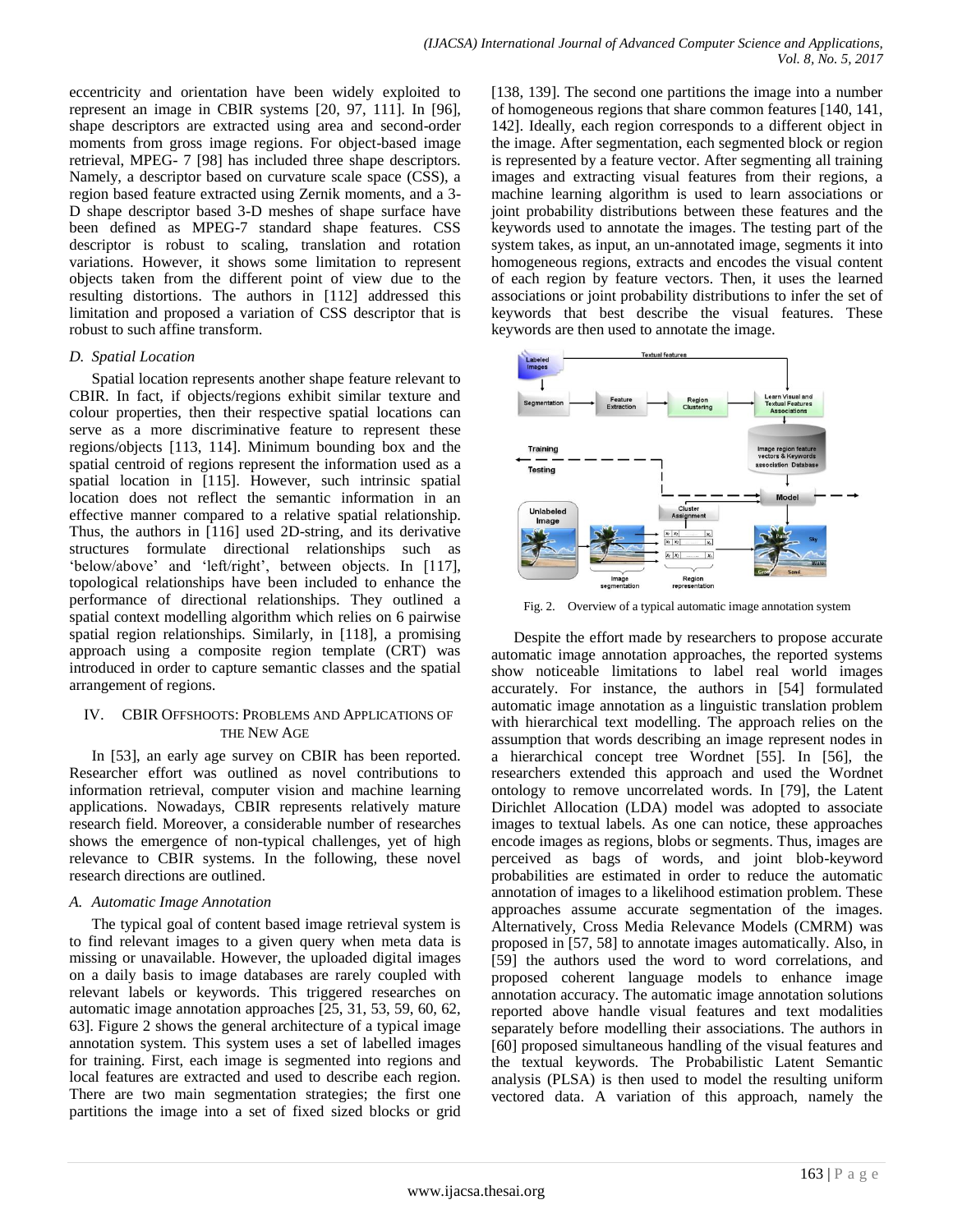nonlinear latent semantic analysis was proposed in [61] to annotate images automatically. Another approach consists in formulating automatic image annotation as a classification task where unlabelled images are assigned to a set of predefined concepts such as landscape, city and sunset [62]. The researchers in [63] solved the automatic image annotation problem using a saliency measure based on WordNet and a structure composition modelling. Automatic Linguistic Indexing of Pictures (ALIP) system, introduced in [64], adopts a 2-Dimensional multi-resolution Hidden Markov Models (HMM) to recognize the intra-scale and inter-scale spatial correlations of the visual properties characterizing given semantic classes. For this approach, single classes are first modelled independently. Then, based on the learned class/model, the likelihoods of the query image is calculated and the statistically salient keywords of the most likely classes are chosen for annotation. Similarly, Automatic Linguistic Indexing of Pictures - Real time (ALIPR) system was proposed in [65] as a novel variation of ALIP. ALIPR allows real-time estimation of statistical likelihoods due to its simpler modelling approach. As a pioneer real time automatic image annotation system, ALIPR triggered remarkable interest for real world applications [66]. The authors in [67] outlined concept/class learning using Gaussian mixture models and user feedback when image databases dynamically change over time. In [68], a soft annotation approach based on Bayes point machines to generate confidence function for the predefined semantic keywords. Also, a soft fusion of SVM classifiers was proposed in [64, 69] to overcome automatic annotation challenges. The authors in [49] used Multiple instance learning to automatically categorize images and associate image regions to semantically relevant keywords [70]. The amount and diversity of learning techniques and approaches used to annotate images show how challenging this problem is automatically. Moreover, the image segmentation techniques, which represent a critical component of the proposed system, exhibit considerable limitations to extract the objects and regions in the images accurately. Thus, associating image regions to semantic concepts get more acute. Recently, researchers aimed at bridging the retrieval annotation gap [63] by using keyword queries by default, regardless of label availability with the images.

# *B. Multiple Query-Based CBIR*

For multiple query-based CBIR, a set of query images is provided by the user to represent his interest. The low-level features are extracted from each one of these query images. Like for typical CBIR system, the visual descriptor extraction is done offline. The key component of multiple query-based CBIR systems consists in the pair-wise distance computation between the query image set and the images in the database. More specifically, rather than computing the distance between the low-level feature vectors corresponding to the unique query image and image from the database, multiple query-based CBIR requires the distance/similarity estimation between a the low-level features representing the query set and a feature vector from the original database [152, 153, 154, 155]. The Multiple query set is intended to be more representative of the user retrieval interest. The authors in [152] presented a CBIR system based on multiple query set. The proposed approach relies on the multi-histogram intersection to measure the distance between the query image set and images in the

database using texture and low-level colour features. The query image set includes images which represent the texture information, and others that reflect the colour information. The similarity of the query image set to images from the database is formulated as a weighted sum of the individual similarities obtained using texture and colour features separately. The authors in [163] introduced a CBIR system based on multiple query images. They formulate the user query using a set of relevant images, and another set of irrelevant images to the user interest. Namely, they used multiple positive sets and multiple negative sets to express the user's semantic. More specifically, the similarity of a query set to images from the dataset is obtained using the similarity of the dataset images with the means of the positive and negative query image sets. In [155], structure, colour and texture descriptors are used to calculate partial distances between images from the query set and database images. Then, relevance weights are associated with these partial distances along with weighted summation to yield individual distances. Finally, the overall distance between an image from the database and the query image set is introduced as the minimum individual distance between each query image and the given database image. One should notice that such approaches suffer from over-fitting. More specifically, the weights associated with the visual descriptors are affected by the dataset content. In other words, weight tuning/learning is required for each image collection. Thus, the relevance weights represent the visual properties of the database images rather than the semantic the user is interested in.

In [156], the authors proposed an approach for optimal query image learning using Mahalanobis distance. Given query images set  $I_0 = \{I_0^i (i = 1, ..., M)\}\$ and its goodness scores set  $v_i$  (*i* = 1, ..., *M*), the distance between the query image  $I_0^i$  and image  $I_p^j$  from the database is formulated as:

$$
D(I_Q^t, I_D^j) = (F_Q^t - F_D^j)^T A (F_Q^t - F_D^j) \quad (1)
$$

where,  $F_0^t$  and  $F_{\text{D}}^j$  represent the optimal feature vector of the query image  $I_0^t$  and image  $I_p^j$  from the database. On the other hand, matrix *A* defines the Mahanolobis distance. The learning of the optimal feature vector  $F_0^t$  and the Mahanalobis matrix A is achieved through the minimization of the following objective function [166]:

$$
min_{i,F_Q^t} \sum_{j=1}^N v_i \left( F_Q^t - F_D^j \right)^T A \left( F_Q^t - F_D^j \right) \tag{2}
$$

 $\det(A) = 1$ 

subject to

$$
(3)
$$

The minimization of this objective function using the Lagrange multiplier [157] yields:

$$
F_Q^t = \frac{\sum_{j=1}^N \nu_j \ F_D^j}{\sum_{j=1}^N \nu_j} \tag{4}
$$

and

$$
A = \det(C)^{\frac{1}{n}}C^{-1} \tag{5}
$$

where, C is the covariance matrix of the feature vectors  $F_p^j$ . The user expresses his interest using query images and their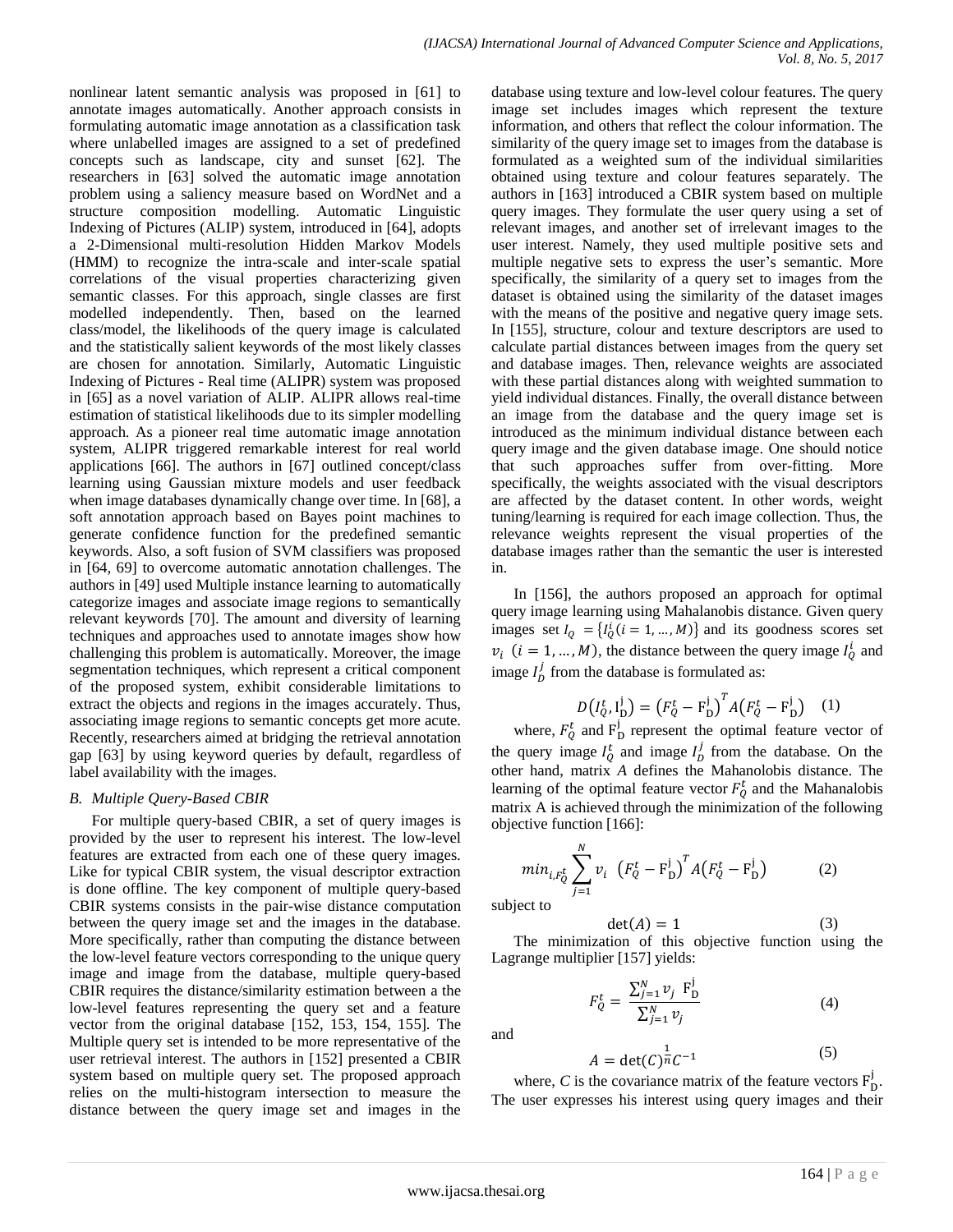corresponding goodness scores. One should mention that a large number of query images should be provided to learn accurate Mahalanobis matrix representing the user high level semantic. Moreover, the computation of the Mahalanobis matrix exhibits high time complexity with highly dimensional features.

In [164], the researchers used the Euclidean distance, and assumed that the relationship between an image from the database and a query image set is an AND logical operation to ensure that the retrieved images are similar to all query images. This yields:

$$
D\left(I_Q^1, \dots, I_Q^M, I_D^j\right) = \max_i \left( ED\left(I_Q^i, I_D^j\right)\right) \tag{6}
$$

where,  $ED(I_0^i, I_D^j)$  is the Euclidean distance between a database image  $I_D^j$  and the query image  $I_D^i$ . As it can be seen, this approach does not assign feature weight and consider all features equally relevant. The authors in [158] introduced another multiple query based image retrieval approach using several visual descriptors. The system relies on logic OR distances between the distances from a given query image  $I_0^i$  to database image  $I_p^j$  using the different features. Besides, it uses a logic AND operator between the distances from a given database image and of the query images. This approach is formulated using the equation below:

$$
D(I_{Q}^{1},...,I_{Q}^{M},I_{D}^{j}) = \max_{i} (min_{s}D_{s}(I_{Q}^{i},I_{D}^{j}))
$$
(7)

where,  $D_s(I_0^i, I_0^j)$  represents the distance between the database image  $I_D^j$  and the query image  $I_O^i$  obtained using all features. One should notice that rather than assigning feature weights, this approach [158] considers one single feature only, and discards the others. On the other hand, the authors in [159] proposed to linearly combine distances to express the user interest based on the provided query image set and s set of goodness scores. The proposed approach is formulated as:

$$
D(I_{Q}^{1},...,I_{Q}^{M},I_{D}^{j}) = \sum_{i=1}^{M} v_{i} D(I_{Q}^{i},I_{D}^{j})^{t}
$$
(8)

where,  $v_i$  expresses the goodness score of the query image  $I_0^i$  while  $D(I_0^i, I_0^j)$  represents the distance between the database image  $I_p^j$  and  $I_q^i$ . Besides, *t* is a positive constant larger or equal to *1*. The goodness scores  $v_{i=1,\dots,M}$  are provided by the user to express his interest.

As it can be seen, some of the existing multiple query based CBIR approaches do not conduct features relevance weighting. Instead, they consider one of the provided query images as the most representative one, and ignore the other query images [164, 168]. Other approaches [166, 169] require user scoring of the query images to include it in the pair-wise similarity among images. One should notice an important limitation of some state-of-the-art multiple queries based CBIR approaches [162, 163, 165] which are the considerable number of query images required to learn appropriate relevance weights. Furthermore, these relevance weighting relies on cross-validation using particular dataset, and requires a learning process per dataset. This makes the obtained relevance weights reflect the visual characteristics of the training set rather than the semantic user interest.

# *C. Benchmarking*

The state-of-the-art proved that no standard benchmark image collection and/or performance measures had been universally used by researchers to evaluate the proposed CBIR systems.

# *1) Performance Evaluation*

Usually the retrieval performance of CBIR systems is assessed using precision and recall. The precision represents the proportion of retrieved images that is relevant to the query. It assesses the capability of the system to find all relevant images. On the other hand, the recall represents the proportion of relevant images that are retrieved by the system. It assesses its capability to find relevant images only. The precision is computed as follows:

$$
Precision = \frac{\# of retrieved relevant images}{total # of retrieved images}
$$
 (9)

Similarly, the recall is calculated as:

Recall = 
$$
\frac{\text{# of retrieved relevant images}}{\text{total} + \text{of relevant images}}
$$
 (10)

Researchers aim to achieve high Precision and Recall values. Therefore, rather than assessing the retrieval performance using Precision or Recall individually, the curve Recall *Vs* Precision has been widely used to evaluate retrieval systems [4]. However, unlike text-based retrieval systems, the retrieval performance for CBIR systems is not accurately reflected by such curve [119]. Thus, the rank (Ra) measure [120, 121] defined as the average rank of the retrieved images, emerged as a promising alternative to overcome this limitation. The smaller the obtained rank value is, the better the achieved performance is. Another performance measure that has been adopted to assess the retrieval performance is the Average Normalised Modified Retrieval Rank (ANMRR) [122]. It includes the order of the retrieved images. The ANMRR values are within the [0, 1] range. If the ANMRR value is close to zero, then the retrieval is highly accurate.

## *2) Image Databases*

Corel image dataset [123] has been most widely used to empirically evaluate the performance of CBIR systems outlined in the surveyed papers. Many researchers believe that Corel image dataset, with its heterogeneous content and the available manual ground truth label represent an appropriate mean to assess CBIR system [130]. However, others perceive Corel image database unsuitable due to the quality of the associated ground truth labels which are often too high-level to be relevant for the retrieval assessment [131, 132]. Thus preprocessing the meta-data associated with Corel images may be a natural alternative to enhance its quality and exploit its high intra-class variance. Thus, in [133], the authors introduced a novel reference data set to evaluate CBIR systems. The proposed data set was collected using real human evaluations of retrieval results. The authors considered 20k evaluations of query result pairs for query by example approach, and 5k pairs for text-based query approach. The resulting data set is assumed to be independent of any specific image retrieval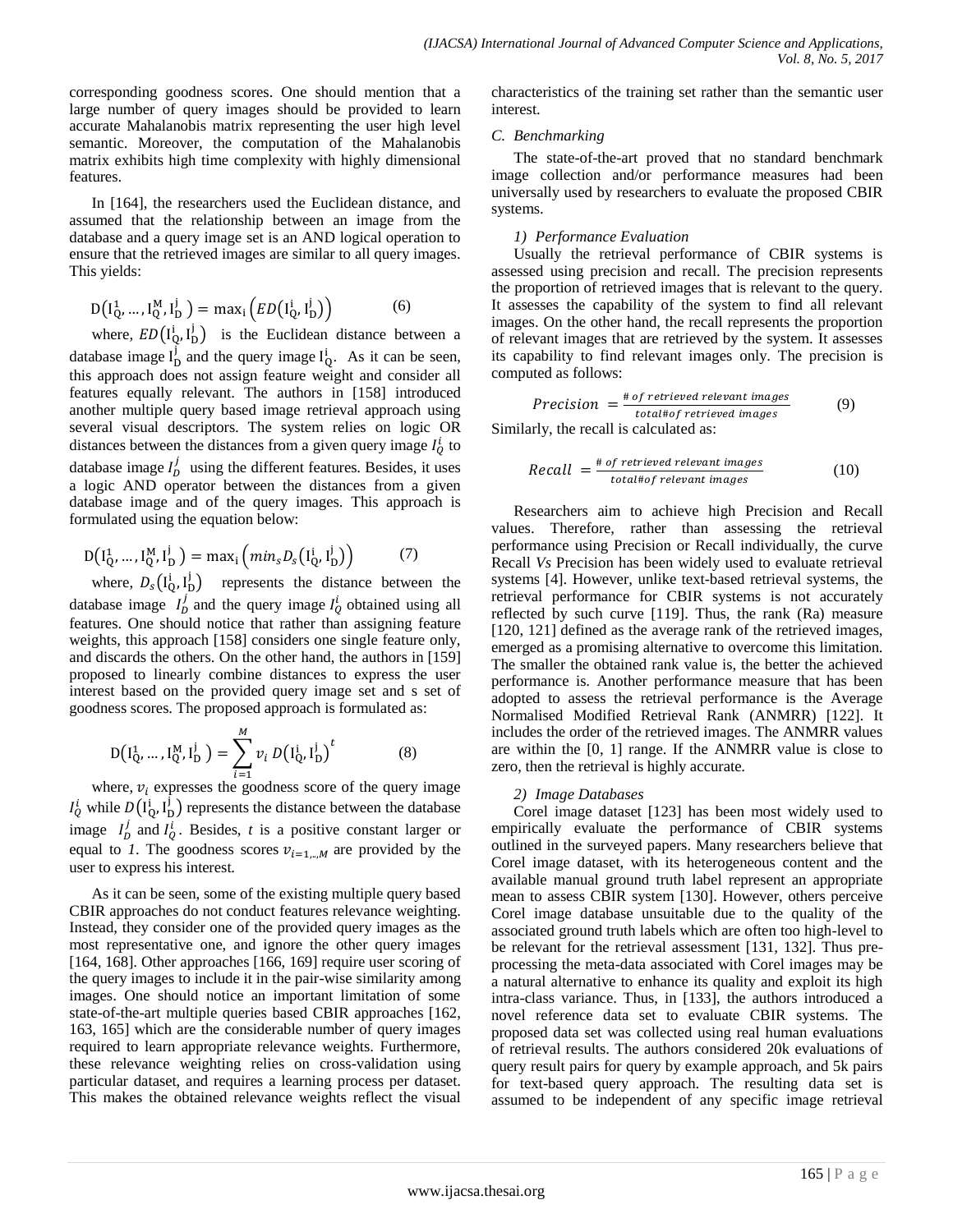algorithm. The authors claimed that this data set is sufficient to assess any CBIR related algorithms objectively. Alternatively, researchers used either different digital image collections such as Kodak consumer images [124], LA resource pictures [125] or their own collected images sets. One should mention that specific datasets have also used for particular applications of CBIR models. For instance, Brodatz textures [126] have been adopted to validate applications that rely on perceptual texture descriptor [127, 128, 129]. Also, the Internet represents another alternative data source for Web image retrieval applications [21, 25].

#### V. RESEARCH ISSUES

#### *A. Query Formulation*

Query formulation is a key component to reducing the semantic gap between images low-level content and user high level interest. The researchers in [134] introduced OQUEL query language as novel retrieval language. The simple or complex combination of keywords is supported by OQUEL. In [145], a natural query language is proposed to query digital image collections. The language vocabulary consists of elementary semantic indicators such as "tree", "sea", etc..., and a syntax that reflects natural patterns perceived by human such as "outdoor scenes" and "people" [135]. The authors in [136] used image regions to express the semantic content the user is looking for by retrieving images of interest in collections including objects and metadata. More specifically, the semantic content is encoded using texture features based on wavelet transform, and the multi-scale colour coherent descriptor. Despite these efforts, the researchers in [134] considered query language as ill-understood and require more focus.

## *B. Image Benchmark and Performance Measures*

Subsets of Corel image collection, along with precision and recall, are usually used to assess the performance of CBIR systems. However, the researchers in [137] proved that using Corel image subset and these performance measures yield subjective results. In particular, they claim that the obtained results depend on the submitted queries. In their experiments, the authors submitted various query images and relied on different ground truth data. Moreover, they proved that a CBIR system could yield different retrieval results using the same image collection and performance measures. Thus, they concluded that such performance evaluation couldnot be objective without specifying and reporting the test images used to query the system. One can conclude that standard image collection with specified query images, and appropriate performance measures are urgently required for objective CBIR performance evaluation.

#### VI. CONCLUSIONS

During the past decade, Content-Based Image Retrieval (CBIR) related research has reserved more attention for digital image processing, visual descriptor extraction, and learning techniques. Advanced researches proved that visual descriptors are unable to capture higher level semantic the user is interested in. In other words, they made CBIR systems fail to bridge the gap human semantics and image low-level content. This work surveyed recent research contribution aiming to reduce the "semantic gap". It also outlined the state-of-the-art low-level features adopted to bridge the "semantic gap". Despite the considerable quantity and quality of work proposed in this area, no standard approach has been defined for image retrieval based on high level semantics. CBIR systems using unsupervised, supervised learning or fusion techniques were proposed to reduce the gap between low-level visual descriptors and the richness of high-level semantic. Moreover, it has been noticed that objective evaluation and comparison of CBIR systems cannot be achieved without standard image dataset availability and unified performance measures. In conclusion, mature content based image retrieval system able to capture high level semantics stands mainly in need of intelligent learning techniques, and appropriate visual descriptor extraction.

#### ACKNOWLEDGMENT

This work was supported by the Research Centre of the College of Computer and Information Sciences, King Saud University. The author is grateful for this support.

#### **REFERENCES**

- [1] A. W. Smeulders, M. Worring, Santini, S., Gupta, A., , and R. Jain, Content-based image retrieval at the end of the early years. IEEE Trans. Pattern Anal. Mach. Intell. 22 (12) (2000), 1349-1380.
- [2] P. Aigrain, H. Zhang, and D. Petrovic, Content-based representation and retrieval of visual media: A review of the state-of-the-art. Multimed. Tools Appl. 3(3) (1996), 179-202.
- [3] Y. Rui, T. Huang, M. Ortega, and S. Mehrptra, Relevance feedback: A power tool in interactive content-based image retrieval. IEEE Trans. Circ. Syst. Video Technol. 8(5)(1998), 644-655.
- [4] Y. Rui, T. Huang, Optimizing learning in image retrieval. In Proceedings of the IEEE Computer Vision and Pattern Recognition (CVPR), 2000.
- [5] Y. Rui, T. Huang, and S. MEHROTRA, Content-based image retrieval with relevance feedback inMars. In Proc of the IEEE International Conference on Image Processing, 1997.
- [6] Y. Rui, T. Huang, and S. F. Chang, Image retrieval: Current techniques, promising directions and open issues. J. Visual Commun. Image Represent. 10(1)(1999), 3962.
- [7] C. Sonek and M. Worring, Multimodal video indexing: A review of the state-of-the-art. Multimed. Tools Appl. 25(1) (2005), 535.
- [8] M. Rehman, M. Iqbal, M. Sharif and M. Raza. Content Based Image Retrieval:Survey, World Applied Sciences Journal 19 (3) (2012): 404-412.
- N. Singhai, S K. Shandilya, A Survey On: Content Based Image Retrieval Systems, International Journal of Computer Applications 4(2) (2010).
- [10] D. Zhou, J. Weston, A. Gretton, O. Bousquet and B. Scholkopf, Ranking on data manifolds. In Proc of the Conference on Advances in Neural Information Processing Systems (NIPS), 2003.
- [11] C. Bohm, S. Berchtold, and D. A. Keim, Searching in high-dimensional space index structures for improving the performance of multimedia databases. ACM Comput. Surv. 33,( 3) (2001).
- [12] H. Muller, N. Michoux, D. Bandon, and A. Geissbuhler, A review of content-based image retrieval systems in medical applications Clinical benefits and future directions. Int. J. Medical Inf. 73(1) (2003), 1-23.
- [13] H.Alraqibah, M. M. Ben Ismail and O. Bchir, "Empirical Comparison of Visual Descriptors for Content based X-ray Image Retrieval", International Conference on Image and Signal Processing (ICISP'14), Cherbourg, June 2014.
- [14] H. Alraqibah, O. Bchir and M. M. Ben Ismail, "X-Ray Image Retrieval System Based on Visual Feature Discrimination", Proceeding SPIE, vol. 9159, International Conference on Digital Image Processing (ICDIP), Athens, April 2014.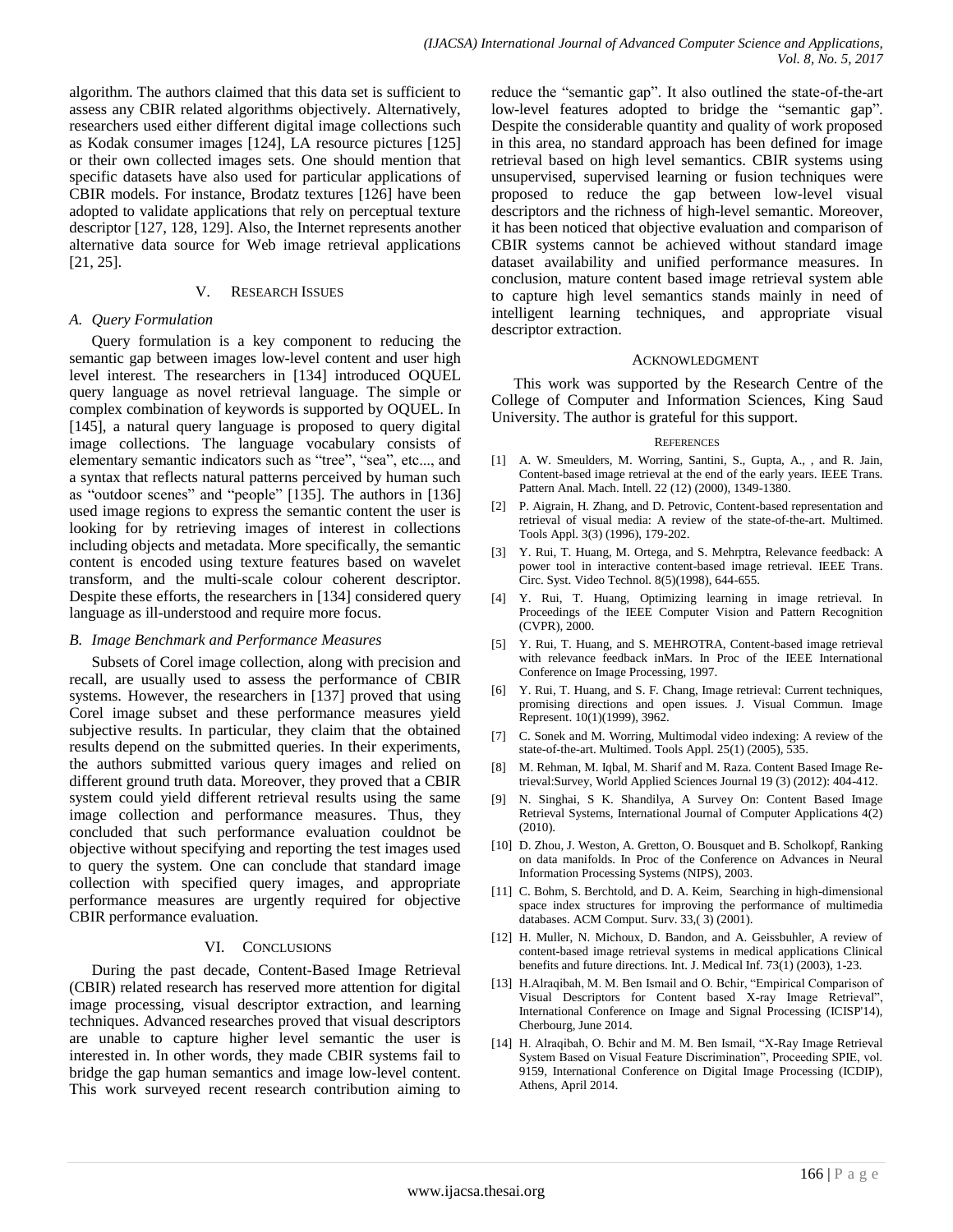- [15] G. Carneiro and N. Vasconcelos, Minimum Bayes error features for visual recognition by sequential feature selection and extraction. In Proc of the Canadian Conference on Computer and Robot Vision, 2005.
- [16] Y. Chen and J. Z. Wang, A Region-Based Fuzzy Feature Matching Approach to Content-Based Image Retrieval, IEEE Trans. Pattern Analysis and Machine Intelligence, 24(9) (2002),2521267.
- [17] T. Gevers and A. W. M. Smeulders, PicToSeek: Combining Color and Shape Invariant Features for Image Retrieval, IEEE TRANSACTIONS ON MAGE PROCESSING, 9(1) (2000).
- [18] R. Shi, H. Feng, T.-S. Chua, C.-H. Lee, An adaptive image content representation and segmentation approach to automatic image annotation, International Conference on Image and Video Retrieval (CIVR), 2004, pp. 545-554.
- [19] C.P. Town, D. Sinclair, Content-based image retrieval using semantic visual categories, Society for Manufacturing Engineers, Technical Report MV01-211, 2001.
- [20] V. Mezaris, I. Kompatsiaris, M.G. Strintzis, An ontology approach to object-based image retrieval, Proc of the ICIP, vol. II, 2003, pp. 511514.
- [21] D. Cai, X. He, Z. Li, W.-Y. Ma, J.-R. Wen, Hierachical clustering of WWWimage search results using visual, textual and link information, Proc of the ACM International Conference on Multimedia, 2004.
- [22] D. Cai, X. He, W.-Y. Ma, J.-R. Wen, H. Zhang, Organizing WWW images based on the analysis of page layout and web link structure, Proc of the International Conference on Multimedia and Expo (ICME), Taipei, 2004.
- [23] P.L. Stanchev, D. Green Jr., B. Dimitrov, High level color similarity retrieval, Int. J. Inf. Theories Appl. 10(3) (2003), 363-369.
- [24] I.K. Sethi, I.L. Coman, Mining association rules between low-level image features and high-level concepts, Proc of the SPIE Data Mining and Knowledge Discovery, vol. III, 2001, pp. 279-290.
- [25] H. Feng, T.-S. Chua, A boostrapping approach to annotating large image collection, Workshop on Multimedia Information Retrieval in ACM Multimedia, 2003, pp. 5562.
- [26] A. Vailaya, M.A.T. Figueiredo, A.K. Jain, H.J. Zhang, Image classication for content-based indexing, IEEE Trans. Image Process. 10 (1) (2001) 117130.
- [27] J.R. Smith, C.-S. Li, Decoding image semantics using composite region templates, IEEE Workshop on Content-Based Access of Image and Video Libraries (CBAIVL-98), 1998, pp. 913.
- [28] Y. Zhuang, X. Liu, Y. Pan, Apply semantic template to support contentbased image retrieval, Proc of the SPIE, Storage and Retrieval for Media Databases, vol. 3972, 1999, pp. 442-449.
- [29] W. Chang, J. Wang, Metadata for multi-level content-based retrieval, Third IEEE Meta-Data Conference, 1999.
- [30] D. Cai, X. He, Z. Li, W.-Y. Ma, J.-R. Wen, Hierachical clustering of WWW image search results using visual, textual and link information, Proc of the ACM International Conference on Multimedia, 2004.
- [31] H. Feng, R. Shi, T.-S. Chua, A bootstrapping framework for annotating and retrieving WWW images, Proc of the ACM International Conference on Multimedia, 2004.
- [32] F. Jing, M. Li, L. Zhang, H.-J. Zhang, B. Zhang, Learning in region based image retrieval, Proceedings of the International Conference on Image and Video Retrieval (CIVR2003), 2003, pp. 206-215.
- [33] WANG, X.-J., MA, W.-Y., HE, Q.-C., AND LI, X. 2004. Grouping Web image search result. In Proc of the ACM International Conference on Multimedia.
- [34] GAO, B., LIU, T.-Y., QIN, T., ZHENG, X., CHENG, Q.-S., AND MA, W.-Y. Web image clustering by consistent utilization of visual features and surrounding texts. In Proc of the ACM International Conference on Multimedia, 2005.
- [35] A.K. Jain, M.N. Murty, P.J. Flynn, Data clustering: a review, ACM Comput. Surv. 31 (3) (1999) 264-323.
- [36] C. Bezdek, Pattern Recognition with Fuzzy Objective Function Algorithms, Plenum Press, New York. 1981.
- [37] W. Pedrycz, V. Loia, S. Senatore, Fuzzy clustering with viewpoints, IEEE T. Fuzzy Syst. (TFS) 18 (2) (2010) 274-284.
- [38] W. Pedrycz, G. Vukovich, Fuzzy clustering with supervision, Pattern Recognit. 37 (7) (2004) 1339-1349.
- [39] X. Zhang, W.K. Cheung, C.H. Li, Learning latent variable models from distributed and abstracted data, Inf. Sci. Online (2013).
- [40] MCLACHLAN, G. AND PEEL, D. 2000. Finite Mixture Models. Wiley-Interscience.
- [41] DO, M. N. AND VETTERLI, M., Wavelet-Based texture retrieval using generalized Gaussian density and Kullback-Leibler distance. IEEE Trans. Image Process. 11(2), (2002) 146-158.
- [42] LI, J. ANDWANG, J. Z. Studying digital imagery of ancient paintings by mixtures of stochastic models. IEEE Trans. Image Process. 13(3) (2004), 340-353.
- [43] LI, J. AND WANG, J. Z., Real-time computerized annotation of pictures. IEEE Trans. Pattern Anal. Mach. Intell. 30(6)(2008), 985-1002.
- [44] CHEN, C.-C., WACTLAR, H., WANG, J. Z., AND KIERNAN, K., Digital imagery for significant cultural and historical materials: An emerging research field bridging people, culture, and technologies. Int. J. Digital Libr. 5(4)(2005), 275-286.
- [45] SAUX, B. L. AND BOUJEMAA, N. Unsupervised robust clustering for image database categorization. In Proc of the International IEEE Conference on Pattern Recognition (ICPR), 2002.
- [46] VAILAYA, A., FIGUEIREDO, M. A. T., JAIN, A. K., AND ZHANG, H.-J., Image classication for content-based indexing. IEEE Trans. Image Process 10(1)(2001), 117-130.
- [47] GOH, K.-S.,CHANG, E. Y., ANDCHENG, K.-T. SVM binary classier ensembles for image classification. In Proceedings of the ACM International Conference on Information and Knowledge Management (CIKM), 2001.
- [48] PANDA, N. AND CHANG, E. Y. Efficient top-k hyperplane query processing for multimedia information retrieval. In Proc of the ACM International Conference on Multimedia, 2006.
- [49] CHEN, Y. AND WANG, J. Z., Image categorization by learning and reasoning with regions. J. Mach. Learn. Res. (5)(2004), 913-939.
- [50] DATTA, R., GE, W., LI, J., AND WANG, J. Z., Toward bridging the annotation-retrieval gap in image search. IEEE Multimed. 14(3)(2007), 24-35.
- [51] HAUPTMANN, A. G. ANDCHRISTEL,M.G., Successful approaches in the TREC video retrieval evaluations. In Proc of the ACM International Conference on Multimedia, 2004.
- [52] JOSHI, D., NAPHADE, M., AND NATSEV, A., A greedy performance driven algorithm for decision fusion learning. In Proc of the IEEE International Conference on Image Processing (ICIP), 2007.
- [53] SMEULDERS, A. W.,WORRING, M., SANTINI, S., GUPTA, A., , AND JAIN, R., Content-based image retrieval at the end of the early years. IEEE Trans. Pattern Anal. Mach. Intell. 22(12)(2000), 1349-1380.
- [54] DUYGULU, P., BARNARD, K., DE FREITAS, N., AND FORSYTH, D., Object recognition as machine translation: Learning a lexicon for a fixed image vocabulary. In Proceedings of the European Conference on Computer Vision (ECCV), 2002.
- [55] MILLER, G., Wordnet: A lexical database for English. Comm. ACM 38(11)(1995), 39-41.
- [56] JIN, Y., KHAN, L., WANG, L., AND AWAD, M., Image annotations by combining multiple evidence and Wordnet. In Proc of the ACM International Conference on Multimedia, 2005.
- [57] JEON, J., LAVRENKO, V., AND MANMATHA, R. Automatic image annotation and retrieval using cross-media relevance models. In Proc of the Annual International ACMSIGIR Conference on Research and Development in Information Retrieval, 2003.
- [58] M. M. Ben Ismail, and O. Bchir, , Automatic Image Annotation based on Semi-supervised Clustering and Membership based Cross Media Relevance Model. International Journal of Pattern Recognition and Artificial Intelligence 26(6)(2012).
- [59] JIN, R., CHAI, J. Y., AND SI, L., Effective automatic image annotation via a coherent language model and active learning. In Proc of the ACM International Conference on Multimedia, 2004.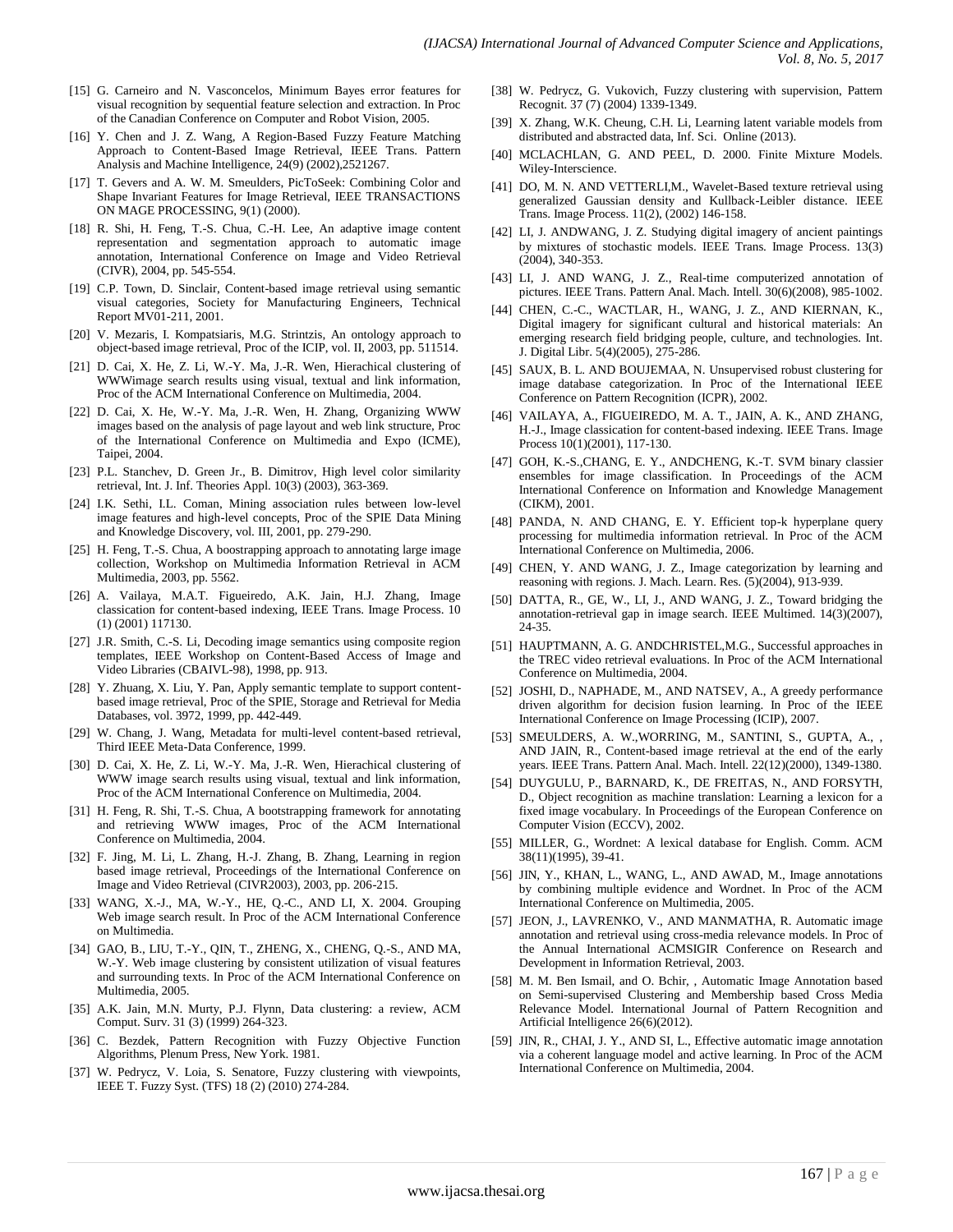- [60] MONAY, F. AND GATICA-PEREZ, D., On image auto-annotation with latent space models. In Proceedings of the ACM International Conference on Multimedia, 2003.
- [61] W. LIU, and X. TANG, Learning an image-word embedding for image auto-annotation on the nonlinear latent space. In Proc of the ACM International Conference on Multimedia, 2005.
- [62] VAILAYA, A., FIGUEIREDO, M. A. T., JAIN, A. K., AND ZHANG, H.-J. Image classification for content-based indexing. IEEE Trans. Image Process. 10(1)(2001), 117-130.
- [63] DATTA, R., JOSHI, D., LI, J., and WANG, J. Z., Tagging over time: Real-world image annotation by lightweight meta-learning. In Proc of the ACM International Conference on Multimedia, 2007.
- [64] LI, B., GOH, K.-S., and CHANG, E. Y., Confidence-based dynamic ensemble for image annotation and semantics discovery. In Proc of the ACM International Conference on Multimedia, 2003.
- [65] LI, J. AND WANG, J. Z., Real-Time computerized annotation of pictures. In Proc of the ACM International Conference on Multimedia, 2006.
- [66] ALIPR. Alipr homepage[. http://www.alipr.com,](http://www.alipr.com/) 2006.
- [67] DONG, A. AND BHANU, B. Active concept learning for image retrieval in dynamic databases. In Proc of the IEEE International Conference on Computer Vision (ICCV), 2003.
- [68] CHANG, E. Y., GOH, K., SYCHAY, G., AND WU, G. CBSA: Content-based soft annotation for multimodal image retrieval using Bayes point machines. IEEE Trans. Circ. Systems Video Technol 13(1), 26-38, 2003.
- [69] NATSEV, A., NAPHADE, M. R., AND TESIC, J., Learning the semantics of multimedia queries and concepts from a small number of examples. In Proc of the ACM International Conference on Multimedia, 2005.
- [70] YANG, C., DONG, M., and FOTOUHI, F. Region based image annotation through multiple- instance learning. In Proc of the ACM International Conference on Multimedia, 2005.
- [71] M. M. Ben Ismail, Image Annotation and Retrieval Based on Multi-Modal Feature Clustering and Similarity Propagation. PhD thesis packaged, produced and published by BiblioLabs under license by ProQuest UMI (available online for sale). 2011.
- [72] MacQueen, J. B.: "Some Methods for classification and Analysis of Multivariate Observations, Proceedings of 5-th Berkeley Symposium on Mathematical Statistics and Probability", Berkeley, University of California Press, (1), 281-297, 1967.
- [73] WANG, J., LI, J., ANDWIEDERHOLD,G., SIMPLIcity: Semanticssensitive integrated matching for picture libraries. IEEE Trans. Pattern Anal. Mach. Intell. 23(9), 947-963, 2001.
- [74] WU, H., LU, H., AND MA, S, Willhunter: Interactive image retrieval with multilevel relevance measurement. In Proc of the IEEE International Conference on Pattern Recognition (ICPR), 2004.
- [75] Breiman, L., Bagging predictors Machine Learning, 24(2), 123-140, 1996.
- [76] Shereena V.B. and Julie M. David, CONTENT BASED IMAGE RETRIEVAL: CLASSIFICATION USING NEURAL NETWORKS, The International Journal of Multimedia & Its Applications (IJMA) 6(5)(2014), 1-14.
- [77] De Oliveira, J. E., Araujo A. A., and Deserno T. M., Content-based image retrieval applied to BI-RADS tissue classification in screening mammography, World Journal of Radiology 3(1)(2011), 24-31.
- [78] SHI, J. AND MALIK, J. ,Normalized cuts and image segmentation. IEEE Trans. Pattern Anal. Mach. Intell. 22(8)(2001), 888-905.
- [79] BLEI, D. M. and JORDAN, M. I., Modeling annotated data. In Proc of the Annual International ACM SIGIR Conference on Research and Development in Information Retrieval, 2003.
- [80] Ben Ismail M. M. and Frigui H., Unsupervised Clustering and Feature Weighting based on Generalized Dirichlet Mixture Modeling". Information Sciences, 274(2014), 35-54.
- [81] Ben Ismail M. M. and Bchir O., Content based Video Categorization using Relational Clustering with Local Scale Parameter, International Journal of Computer Science and Information Technology 8(1)(2016), 27-46.
- [82] Guo J. M.; Prasetyo H.; Chen J. H., Content-Based Image Retrieval Using Error Diusion Block Truncation Coding Features, IEEE Transactions on Circuits and Systems for Video Technology, 25 (3)(2015), 466-481.
- [83] Thepade S.p D.; Shinde Y. D., Robust CBIR using sectorisation of hybrid wavelet transforms with Cosine-Walsh, Cosine-Kekre, Cosine-Hartley combinations, in International Conf on Pervasive Computing (ICPC), 2015.
- [84] Gupta N.; Das S.; Chakraborti S., Extracting information from a query image, for content based image retrieval," in Eighth International Conference on Advances in Pattern Recognition (ICAPR), 2015.
- [85] Hassekar P.P.; Sawant R.R., , "Experimental analysis of perceptual based texture features for image retrieval," in International Conference on Communication, Information & Computing Technology (ICCICT), 2015.
- [86] Walia E., Pal A., Fusion framework for effective color image retrieval, J. Vis. Commun. Image 25, 1335-1348, 2014.
- [87] Dong J., Li X., Liao S., Xu J., Xu D., Du X., Image Retrieval by Cross-Media Relevance Fusion, Proc. of ACM MM, 2015.
- [88] Yang F., Matei B., Davis L. S., Re-ranking by Multi-feature Fusion with Diusion for Image Retrieval, Conf on Applications of Computer Vision (WACV), 2015.
- [89] L. I. Kuncheva. Combining Pattern Classiers. Wiley-Interscience, New York, 2004.
- [90] P. Duygulu, K. Barnard, N. de Freitas and D. Forsyth, Object recognition as machine translation: Learning a lexicon for a fixed image vocabulary, in Proc. Seventh European Conf. Computer Vision, 97-112, 2002.
- [91] K.N. Plataniotis, A.N. Venetsanopoulos, Color Image Processing and Applications, Springer, Berlin, 2000.
- [92] P.L. Stanchev, D. Green Jr., B. Dimitrov, High level color similarity retrieval, Int. J. Inf. Theories Appl. 10(3) (2003) 363-369.
- [93] Y. Liu, D.S. Zhang, G. Lu, W.-Y. Ma, Region-based image retrieval with perceptual colors, Proceedings of the Pacic-Rim Multimedia Conference (PCM), 931-938, 2004.
- [94] R. Shi, H. Feng, T.-S. Chua, C.-H. Lee, An adaptive image content representation and segmentation approach to automatic image annotation, International Conference on Image and Video Retrieval (CIVR), 545-554, 2004.
- [95] B.S. Manjunath, et al., Color and texture descriptors, IEEE Trans. CSVT 11 (6) (2001) 703-715.
- [96] F. Jing, M. Li, L. Zhang, H.-J. Zhang, B. Zhang, Learning in regionbased image retrieval, Proceedings of the International Conference on Image and Video Retrieval (CIVR2003), 206-215, 2003.
- [97] C.P. Town, D. Sinclair, Content-based image retrieval using semantic visual categories, Society for Manufacturing Engineers, Technical Report MV01-211, 2001.
- [98] J.Z. Wang, J. Li, D. Chan, G. Wiederhold, Semantics-sensitive retrieval for digital picture libraries, Digital Library Magazine, 5(11), 1999.
- [99] B.S. Manjunath, et al., Introduction to MPEG-7, Wiley, New York, 2002.
- [100]W. Wang, Y. Song, A. Zhang, Semantics retrieval by content and context of image regions, Proceedings of the 15th International Conference on Vision Interface (VI'2002), 17-24, 2002.
- [101]K.N. Plataniotis, et al., Adaptive fuzzy systems for multichannel signal processing, Proc. IEEE 87(9)(1999) 1601-1622.
- [102]R. Lukac, et al., Vector ltering for color imaging, IEEE Signal Process. Mag. (2005) 74-86.
- [103]J.Z.Wang, J. Li, G. Wiederhold, SIMPLIcity: semantics-sensitive integrated matching for picture libraries, IEEE Trans. Pattern Anal. Mach. Intell. 23 (9) (2001), 947-963.
- [104]W.Y. Ma, B. Manjunath, Netra: a toolbox for navigating large image databases, Proceedings of the IEEE International Conference on Image Processing, 568-571, 1997.
- [105]F. Liu, R.W. Picard, Periodicity, directionality, and randomness: wold features for image modeling and retrieval, IEEE Trans. Pattern Anal. Mach. Intell. 18(7)(1996) 722-733.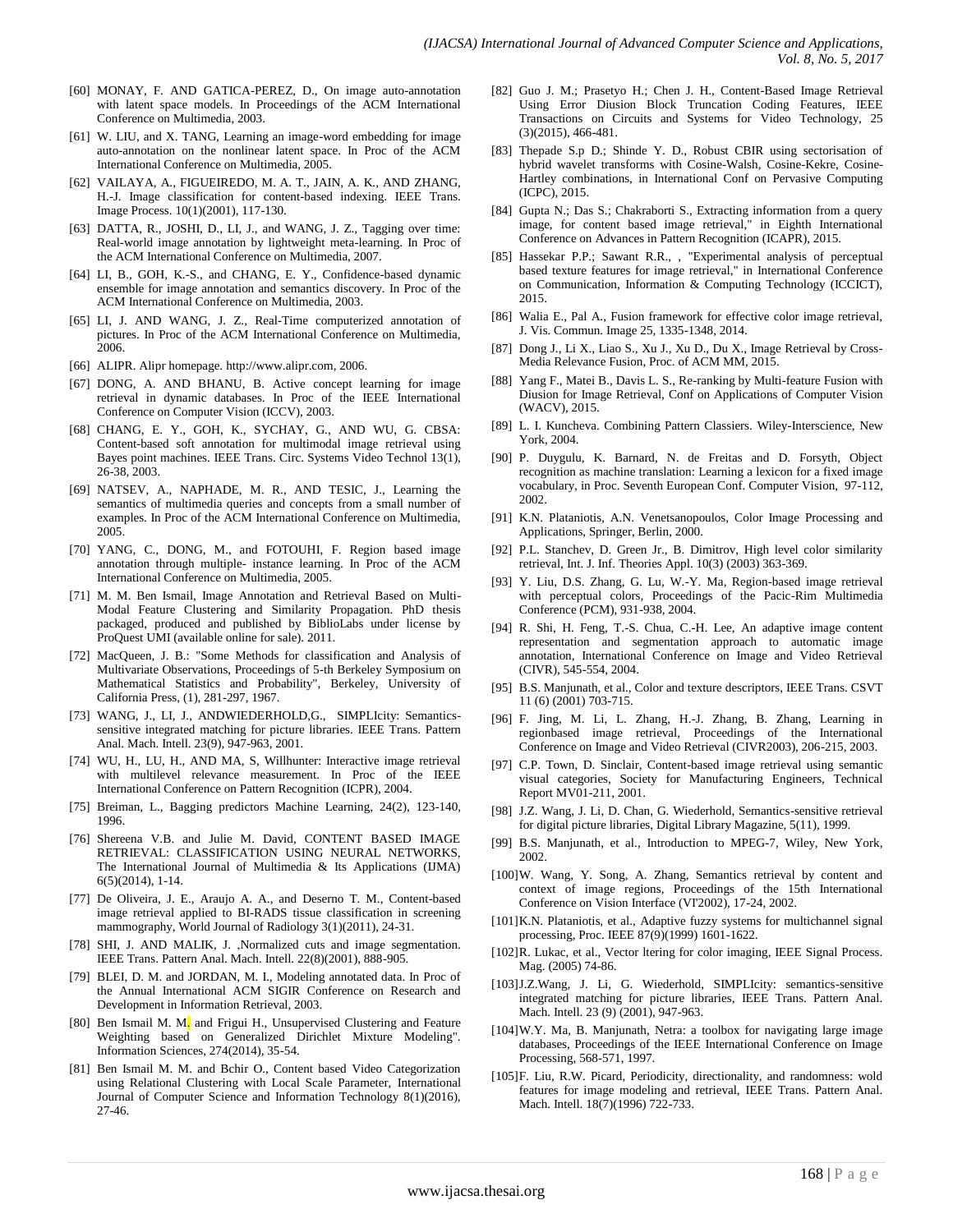- [106]H. Tamura, S. Mori, T. Yamawaki, Texture features corresponding to visual perception, IEEE Trans. Syst. Man Cybern. 8 (6) (1978) 460-473.
- [107]W.K. Leow, S.Y. Lai, Scale and orientation-invariant texture matching for image retrieval, in: M.K. Pietikainen (Ed.), Texture Analysis in Machine Vision, World Scientic, 2000.
- [108] J.Z.Wang, J. Li, G. Wiederhold, SIMPLIcity: semantics-sensitive integrated matching for picture libraries, IEEE Trans. Pattern Anal. Mach. Intell. 23 (9) (2001) 947-963.
- [109] Y. Liu, X. Zhou, W.Y. Ma, Extraction of texture features from arbitraryshaped regions for image retrieval, International Conference on Multimedia and Expo (ICME04), Taipei, 2004, 1891-1894.
- [110]P.W. Huang, S.K. Dai, Image retrieval by texture similarity, Pattern Recognition 36 (2003) 665-679.
- [111]R. Mehrotra, J.E. Gary, Similar-shape retrieval in shape data management, IEEE Comput. 28 (9) (1995) 57-62.
- [112]F. Mokhtarian, S. Abbasi, Shape similarity retrieval under a-ne transforms, Pattern Recognition 35 (2002) 31-41.
- [113]Y. Song, W. Wang, A. Zhang, Automatic annotation and retrieval of images, J. World Wide Web 6 (2) (2003) 209-231.
- [114]A. Mojsilovic, B. Rogowitz, ISee: perceptual features for image library navigation, Proceedings of the SPIE, Human Vision and Electronic Imaging, vol. 4662, (2002), 266-277.
- [115]W.Y. Ma, B. Manjunath, Netra: a toolbox for navigating large image databases, Proc of the IEEE International Conference on Image Processing, 1997, pp. 568-571.
- [116]S.K. Chang, Q.Y. Shi, C.W. Yan, Iconic indexing by 2D string, IEEE Trans. Pattern Anal. Mach. Intell. 9(3)(1987) 413-428.
- [117]W. Ren, M. Singh, C. Singh, Image retrieval using spatial context, Ninth International Workshop on Systems, Signals and Image Processing, Manchester, 2002.
- [118]J.R. Smith, C.-S. Li, Decoding image semantics using composite region templates, IEEEWorkshop on Content-Based Access of Image and Video Libraries (CBAIVL-98), pp. 913, 1998.
- [119]J. Huang, S. Kuamr, M. Mitra, W.-J. Zhu, R. Zabih, Image indexing using color correlogram, Proc of the IEEE Conference on Computer Vision and Pattern Recognition (CVPR'97), 762-765, 1997.
- [120]R. Zhao, W.I. Grosky, From feature to semantics: some preliminary results, Proceedings of the International Conference on Multimedia and Expo, 2000, pp. 679-682.
- [121]R. Zhao, W.I. Grosky, Negotiating the semantic gap: from feature maps to semantic.
- [122]C. Kavitha, A. Krishnan, and K. Sakthivel, Similarity based retrieval of image database: using dynamic clustering, in Intelligent Sensing and Information Processing, 2005. Proc of International Conference on, 147- 151, 2005.
- [123]University of California at Irvine, 20 May 2013. [Online]. Available: <http://archive.ics.uci.edu/ml/datasets/> Corel+Image+Features.
- [124]J. Luo, A. Savakis, Indoor vs outdoor classification of consumer photographs using low-level and semantic features, International Conference on Image Processing (ICIP), vol II, 2001, 745-748.
- [125]Z. Yang, C.-C. Jay Kuo, Learning image similarities and categories from content analysis and relevance feedback, Proc of the ACM Multimedia Workshops, 2000, 175-178.
- [126]P. Brodatz, Textures, A Photographic Album for Artists & Designers, Dover, New York, NY, 1966.
- [127]W.K. Leow, S.Y. Lai, Scale and orientation-invariant texture matching for image retrieval, in: M.K. Pietikainen (Ed.), Texture Analysis in Machine Vision, World Scientic, Singapore, 2000.
- [128]F. Liu, R.W. Picard, Periodicity, directionality, and randomness: wold features for image modeling and retrieval, IEEE Trans. Pattern Anal. Mach. Intell. 18(7) (1996) 722-733.
- [129]C.-Y. Chiu, H.-C. Lin, S.-N. Yang, Texture retrieval with linguistic descriptors, IEEE Pacific Rim Conference on Multimedia, 2001, 308- 315.
- [130]Y. Rui, T.S. Huang, Optimizing learning in image retrieval, Proc of the IEEE International Conference on Computer Vision and Pattern Recognition, 2000, 1236-1243.
- [131]X.Y. Jin, CBIR: difficulty, challenge, and opportunity, Microsoft PPT, 2002.
- [132] H. Mueller, S. Marchand-Maillet, T. Pun, The truth about Corelevaluation in image retrieval, Proceedings of the International Conference on Image and Video Retrieval (ICIVR), 2002, pp. 38-49.
- [133]N.V. Shirahatti, K. Barnard, Evaluating image retrieval, Proceedings of the Computer Vision and Pattern Recognition (CVPR), San Diego, CA, vol. 1, 2005, pp. 955-961.
- [134]C.P. Town, D. Sinclair, Language-based querying of image collections on the basis of an extensible ontology, Int. J. Image Vision Comput. 22 (3) (2004) 251-267.
- [135]A. Mojsilovic, B. Rogowitz, ISee: perceptual features for image library navigation, Proceedings of the SPIE, Human Vision and Electronic Imaging, 4662 (2002), pp. 266277.
- [136]P.H. Lewis, et al., An integrated content and metadata based retrieval system for art, IEEE Trans. Image Process. 13 (3) (2004), 302-313.
- [137]H. Mueller, S. Marchand-Maillet, T. Pun, The truth about Corelevaluation in image retrieval, Proc of the International Conference on Image and Video Retrieval (ICIVR), 2002, pp. 38-49.
- [138]Y. Mori, H. Takahashi, & R. Oka. Image-to-word transformation based on dividing and vector quantizing images with words. In MISRM'99 First International Workshop on Multimedia Intelligent Storage and Retrieval Management, 1999.
- [139] Jiwoon Jeon and R. Manmatha. Using Maximum Entropy for Automatic Image Annotation. International conference on image and video retrieval, IRLANDE, 2004.
- [140]ImageShack, Imageshack,http://www.imageshack.us/.
- [141]A. W. M. Smeulders, M. Worring, S. Santini, A. Gupta, & R. Jain, Content-based image retrieval at the end of the early years, IEEE Trans. Patt. Analysis Mach. Intell., 22(12)(2000).
- [142]Ornager, S.: Image retrieval: Theoretical and empirical user studies on accessing information in images. In: Proceedings of the 60th American Society of Information Retrieval Annual Meeting. 34(1997) 202-211.
- [143]A. Verikas, A. Lipnickas, K. Malmqvist, M. Bacauskiene, and A. Gelzinis, Soft combination of neural classiers: A comparative study, Pattern Recognit. Lett, 20(1999), 429-444.
- [144]H. Frigui, L. Zhang, P. D. Gader, and D. Ho, Context-dependent fusion for landmine detection with ground penetrating radar,in Proc of the SPIE Conference on Detection and Remediation Technologies for Mines and Minelike Targets, FL, USA, 2007.
- [145]H. Frigui, P. Gader, and A. C. Ben Abdallah, A generic framework for context-dependent fusion with application to landmine detection,in SPIE Defense and Security Symposium, Orlando, 2008.
- [146]K. Woods, J. Kegelmeyer, W. P., and K. Bowyer, Combination of multiple classiers using local accuracy estimates, IEEE Transactions on Pattern Analysis and Machine Intelligence, 19 (4) (1997), 405-410.
- [147]L. Kuncheva. Clustering-and-selection model for classifier combination. In Knowledge-Based Intelligent Engineering Systems and Allied Technologies, 185-188, 2000.
- [148]R. Liu and B. Yuan, Multiple classifiers combination by clustering and selection, Information Fusion, 163168. 2001.
- [149]H. Frigui, L. Zhang, P. D. Gader, and D. Ho., Context-dependent fusion for landmine detection with ground penetrating radar. In Proc of the SPIE Conference on Detection and Remediation Technologies for Mines and Minelike Targets, FL, USA, 2007.
- [150] A. C. Ben Abdallah, H. Frigui, P. D. Gader, Adaptive Local Fusion With Fuzzy Integrals. IEEE T. Fuzzy Systems, 20(5)(2012), 849-864.
- [151]M. M. Ben Ismail and O. Bchir, Semisupervised Local Fusion Approach for Mine Detection in SONAR Data. Int. J. Intell. Syst. 30(11)(2015), 1161-1183.
- [152]J. Tang, S. Acton, An Image Retrieval Algorithm Using multiple query Images,, in Seventh International Symposium on Signal Processing and its Applications, Paris, 2003.
- [153]M. Nakazato and T. S. Huang, Extending Image Retrieval with Group-Oriented Interface, in IEEE ICME, Lausanne, Switzerland, 2002.